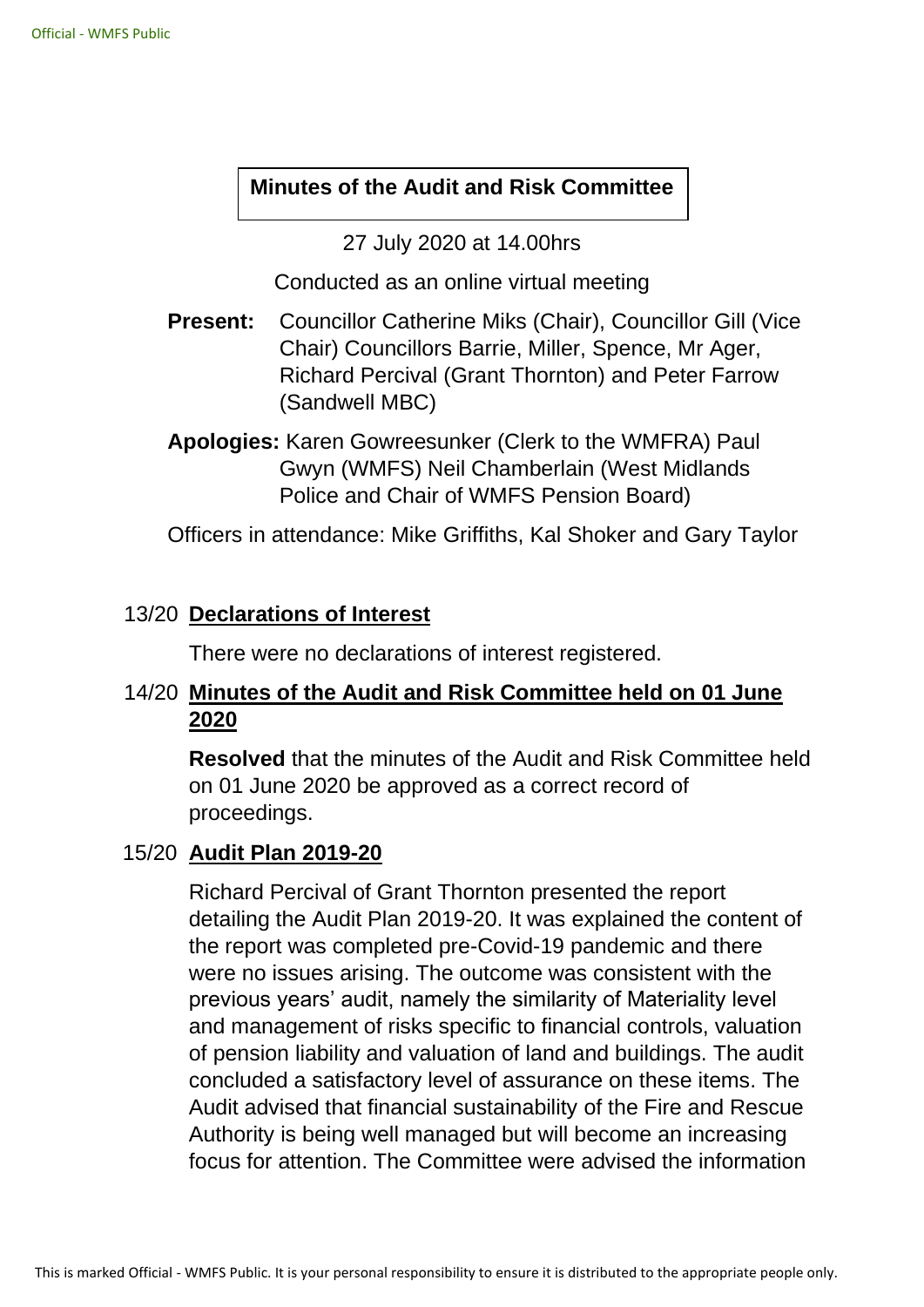provided to the Auditors and its timeliness was to the usual high quality and integrity of West Midlands Fire Service.

A Member requested clarification on the marginal increase in the Audit Fee of £5,750. Richard Percival explained that the Financial Reporting Council (the Regulator) had raised the requirements placed upon auditors, which superseded the letting of the contract. This situation had been reported before to the Committee due to its occurrence in the previous year and was acknowledged by Members as being anticipated next year.

Richard Percival presented an update to the original audit, covering the period of the pandemic. The outcome was four areas for consideration, namely the impact of remote working, the volatility of property valuations, the uncertainty of financial outlook and disclosures within financial statements. The supplementary work had been completed within the original audit fee.

The Committee **approved** the report.

#### 16/20 **Informing the Audit Risk WMFRA 2019-20**

Richard Percival of Grant Thornton presented the report. The context was explained that each year as part of Audit procedures, the Auditor must ask Management key questions. The responses to these questions should be considered by the Committee as part of the process and in fulfilling its Governance role.

The six areas under review are General Enquiries of Management, Fraud, Laws and Regulations, Going Concerns, Related Parties and Accounting Estimates. It was reported there were no issues arising or unexpected/unusual items for concern; it was considered that appropriate arrangements were in place to advise and manage risk.

Richard Percival drew the attention of the Committee to the ongoing consultation on Firefighter Pension Reform. It was not anticipated to affect the 2019-20 Audit as the deadline was beyond its conclusion, however there were potential implications for future years. There were no questions from Members.

The Committee **noted** the content of the report and appendix.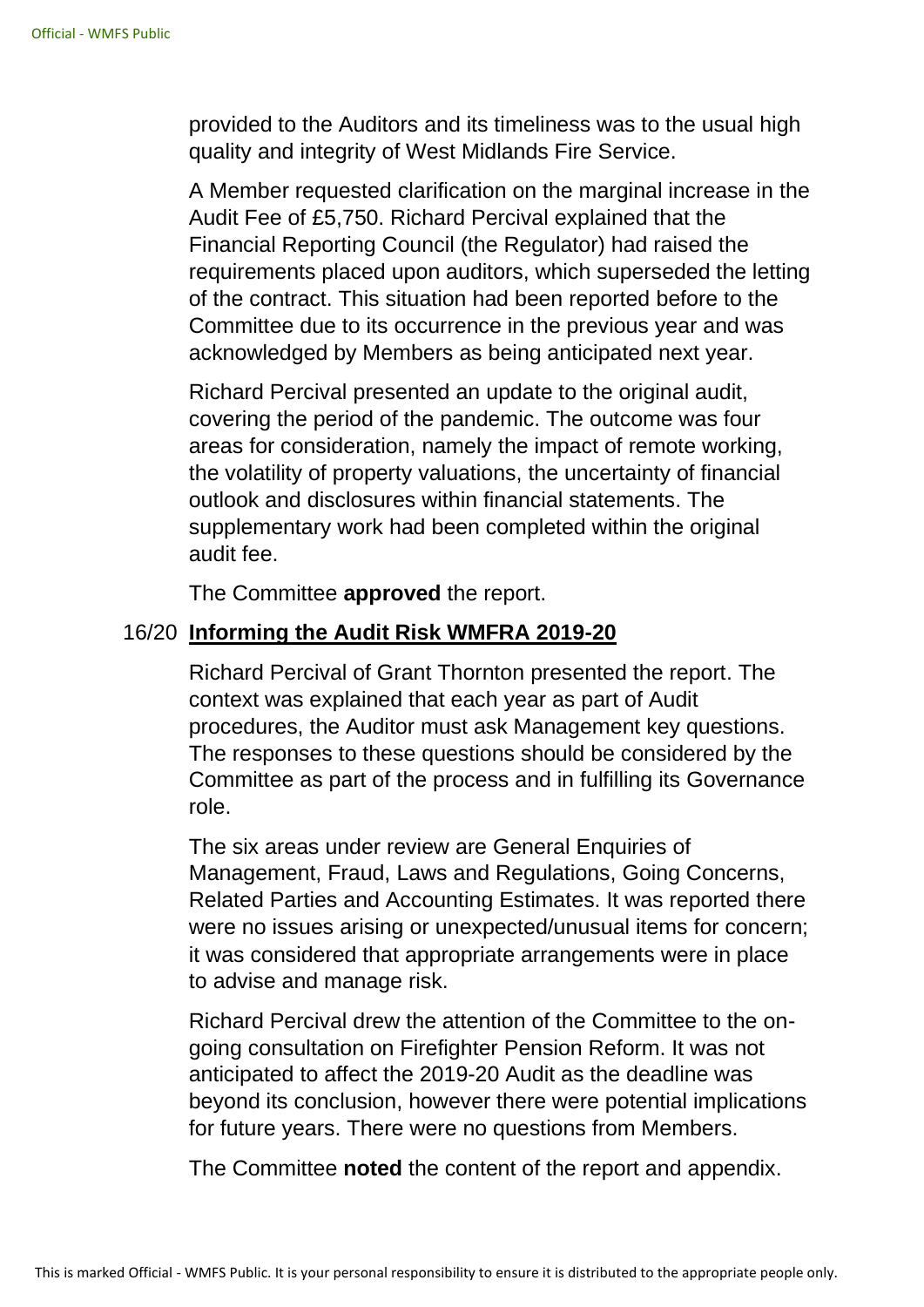# 17/20 **Audit Fees and the Sustainability of the Local Audit Market**

Richard Percival of Grant Thornton presented the report. The context was explained of a public sector audit market that had a high-risk profile and a low financial return. Consequently, the number of firms seeking market entry was low, together with recruitment and retention of skills and experience to deliver. The Committee were assured that Grant Thornton, as the largest provider, were not intending to leave the market. They are seeking to influence changes to the Public Sector Audit processes via their contribution to the Redmond Review.

There was additional commentary from Mike Griffiths who referenced content of previous reports to this meeting regarding impact upon Audit Fees, additional responsibilities on External Auditors placed by the Regulator and the general operability of the Public Sector Audit process.

The Committee **noted** the content of the report and appendices.

## 18/20 **WMFS Internal Audit Plan 2020-21**

Peter Farrow of Sandwell MBC presented the report detailing the Internal Audit Plan 2020-21. The Terms of Reference of Audits and sources/documents used were provided to the Committee. The functional areas within which subjects would be audited during the year will include Strategic Hub, Response, People, Community Risk Management, Finance and Resources. It was confirmed the plan will be relatively fluid in delivery, to account for the resetting of priorities and resource availability within the Service to accommodate the recovery phase of the pandemic.

A Member enquired why the Audit Plan appeared to feature so much 'high' within the RAG (Red, Amber, Green) rating. It was explained that the ratings were an assessment of risk assurance need for the Service and not a rating of performance as would be reported in a Risk Register.

A Member enquired why Data Protection featured as a high-risk assurance need. It was explained that the application of General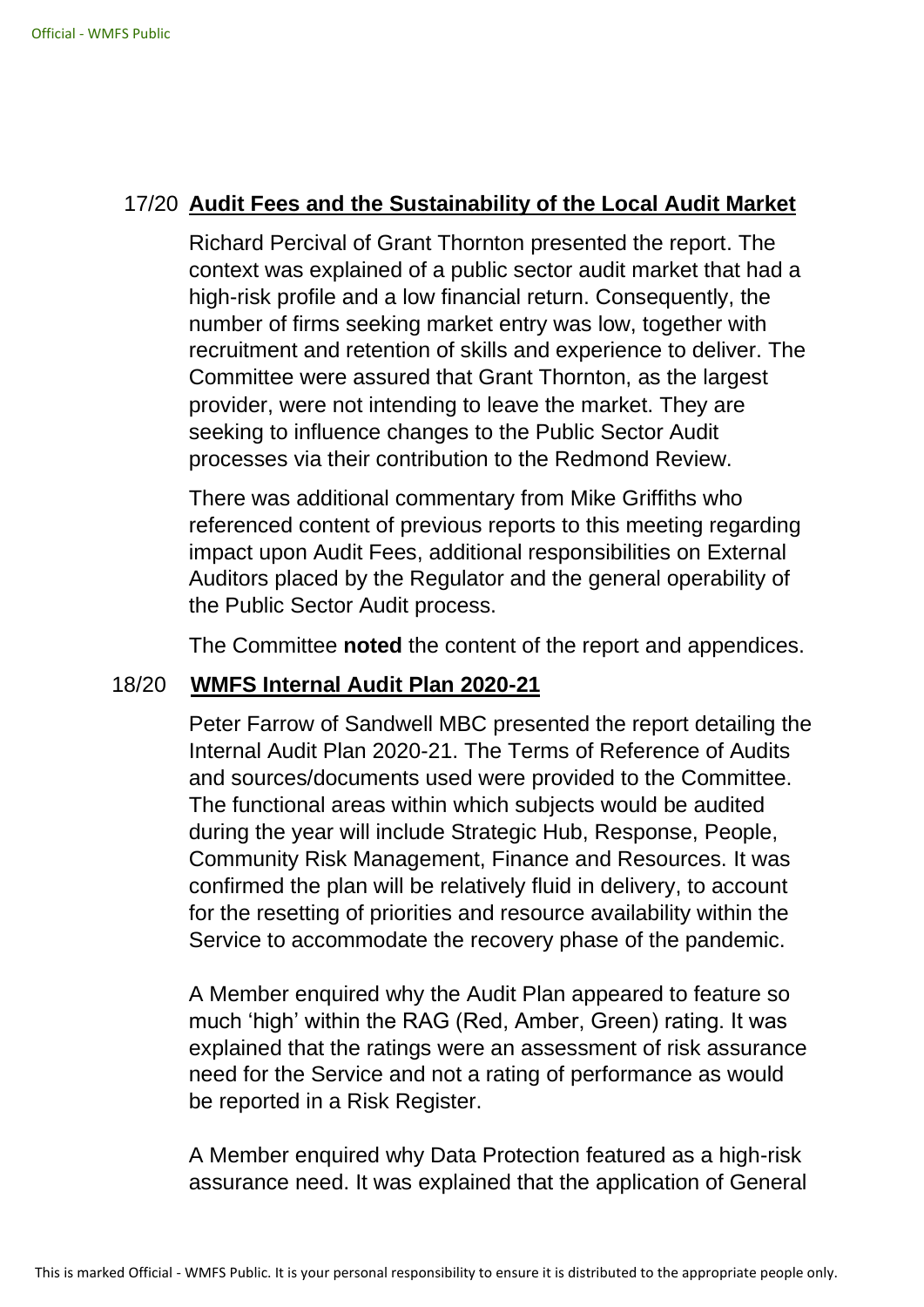Data Protection Regulations was still relatively new and assurance of the understanding of their protocols was considered a business need.

The Committee **approved** the report.

#### 19/20 **Governance Statement 2019-20**

Mike Griffiths presented the report. The context of the Governance Statement was introduced as a legal requirement and provided on an annual basis for approval by the Committee. The purpose of the statement is to illustrate the Service has lawfully operated to good standards, both recognises and manages risk. It was referenced that it will also feature in the Statement of Accounts report later in the meeting.

A summary explanation was provided of the scope of the Governance Framework and the interactions therein. This cover, but not by exception, links of systems of internal control, delivery of internal and external audit process and outcomes, engagement of Members of the Fire and Rescue Authority and its Committees, the role of Statutory Officers and the delivery of Best Value.

The Governance Statement is required to be certified by the Chair of the Fire and Rescue Authority and the Chief Fire Officer. This will be undertaken upon the approval of the Statement of Accounts at the meeting of the Fire and Rescue Authority, provisionally scheduled for September 2020.

Members commented positively upon the accessible language used enabling interpretation of a substantially detailed report.

The Committee **approved** the report.

#### 20/20 **WMFS Internal Audit Annual Report 2019-20**

Peter Farrow of Sandwell MBC presented the Annual Report 2019-20 in their role of WMFS Internal Auditor. He explained the purpose of Internal Audit is to give an opinion on the adequacy of the Service system control measures and risk management processes. The Committee has received progress reports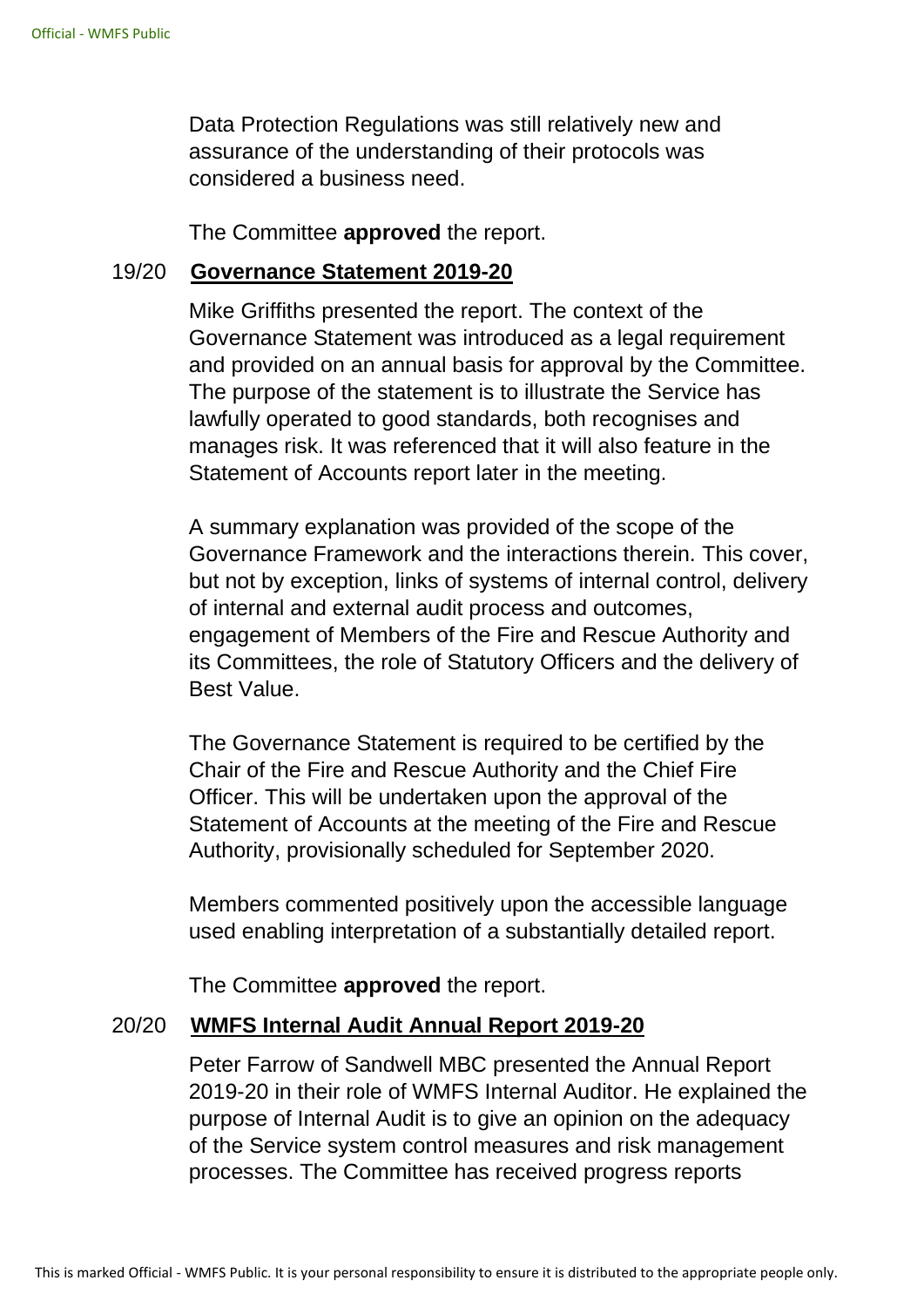throughout the municipal year, this report providing an overall unqualified opinion of reasonable assurance.

The Committee were advised the increase in recommendations during the period was due to an increase in the number of audits. The RAG rating system and definitions of opinion were contextualised for Members and confirmation of Nil Red, 3 Amber and 4 Green; all were of Substantial Assurance demonstrating strongly managed systems. Other areas upon which Sandwell MBC have assisted WMFS were also referenced in conclusion to the presentation.

There were no questions from Members and the Chair summarised of good report content and outcome.

The Committee **approved** the report.

### 21/20 **Statement of Accounts 2019-20**

The Chair acknowledged the length of the report and its appendices, requesting a summary of the most salient aspects for the Committee. Mike Griffiths presented the report and referenced its relationship to the accounts workshop received by the Committee on 13 July 2020.

The level of General and Earmarked Reserves had reduced during the period, however remained healthy at £38.28 million held at the end of the financial year. A slight underspend on the anticipated use of £1.1million General Balances during the year had been achieved.

It was explained that the balance sheet can appear distorted when viewing long term liabilities of £1.7 billion. It was clarified that technical adjustments are included for wholesale pension payment, which is a regulatory accounting requirement. The other liabilities of the Fire and Rescue Authority (FRA) are distinctly smaller by comparison.

There had been no long-term borrowing undertaken during the period, and some monies had been paid off. The value of FRA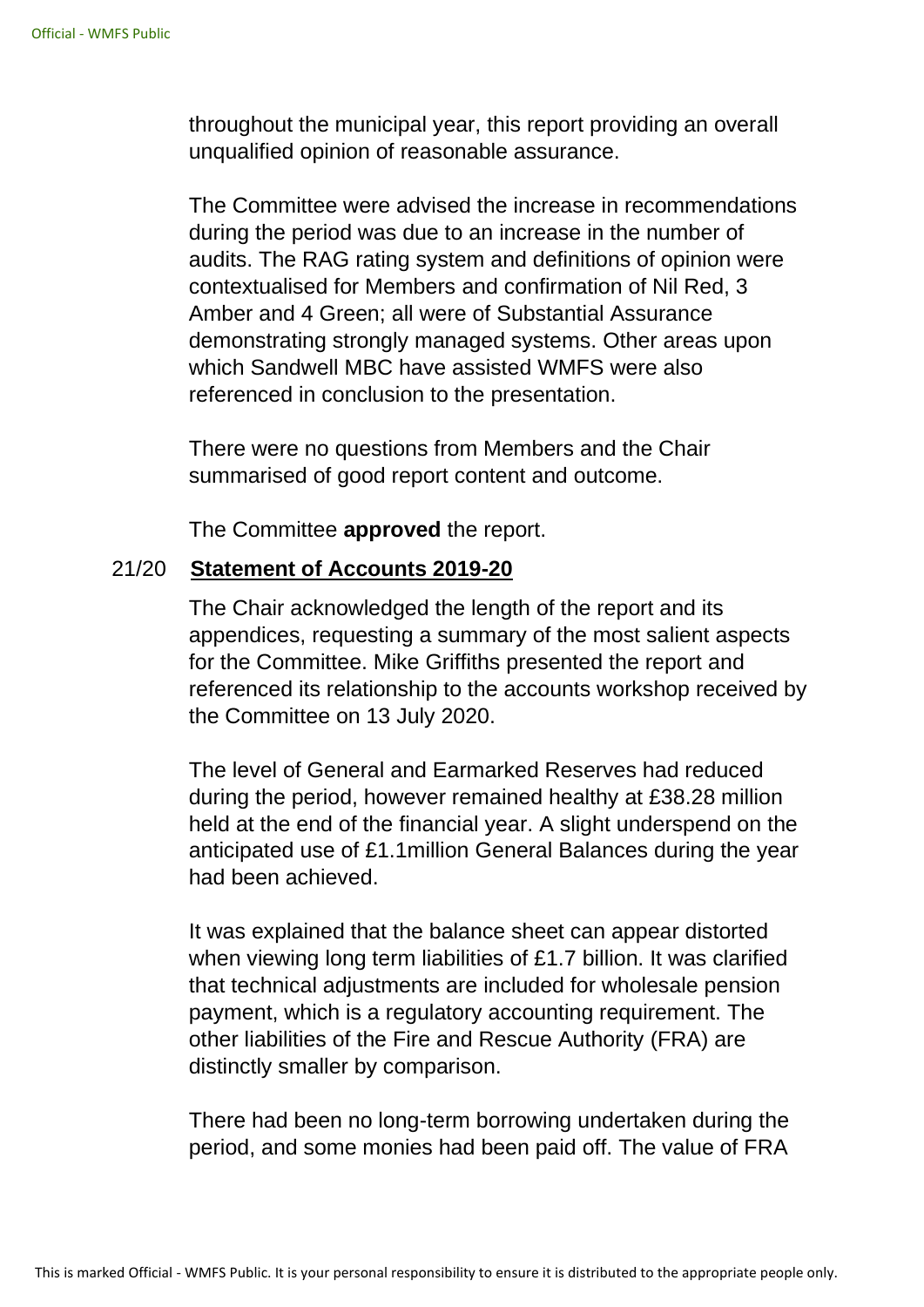property and assets totalled £135.6 million, which covers the borrowing requirement.

The Chair sought a definition by example of the term 'Intangible Assets' described in Appendix A, whilst another Member sought explanation on the term' Unusable Resources' when reporting Long term Liabilities.

Richard Percival confirmed the accounts were supplied for auditing upon the agreed deadline, with all papers enclosed and to the regular high standard of technical competence and presentation. It was stated there were no major issues arising and work continued to complete the accounts approval process. This is anticipated for late September and contingent on completion of the audit of West Midlands Pension Fund, as inclusions of that affect the closure of the audit of the Fire and Rescue Authority accounts.

A Member expressed their appreciation of the excellent level of explanation of accounts to the Committee, enabling decisions to be made in an informed way.

The Summary of Accounts were introduced by Mike Griffiths as a more accessible variant of the preceding discussion. They expressed how much the Service cost (employees 64%/pensions 24%/running costs 12%) and how the Service was funded (Council Tax 39%/Business rates 33%/Government Grant 24%/Interest and other income 4%).

The Chair enquired if there would be additional funding to cover additional activities undertaken by the Service during the Covid-19 pandemic. Mike Griffiths responded that not withstanding a second spike of virus, the £2.8million allocated by Governemnt should be sufficient for the current financial year. This will be represented in the Statement of Accounts for 2020-21.

The Committee received the report and **approved** Appendix A and **noted** Appendix B.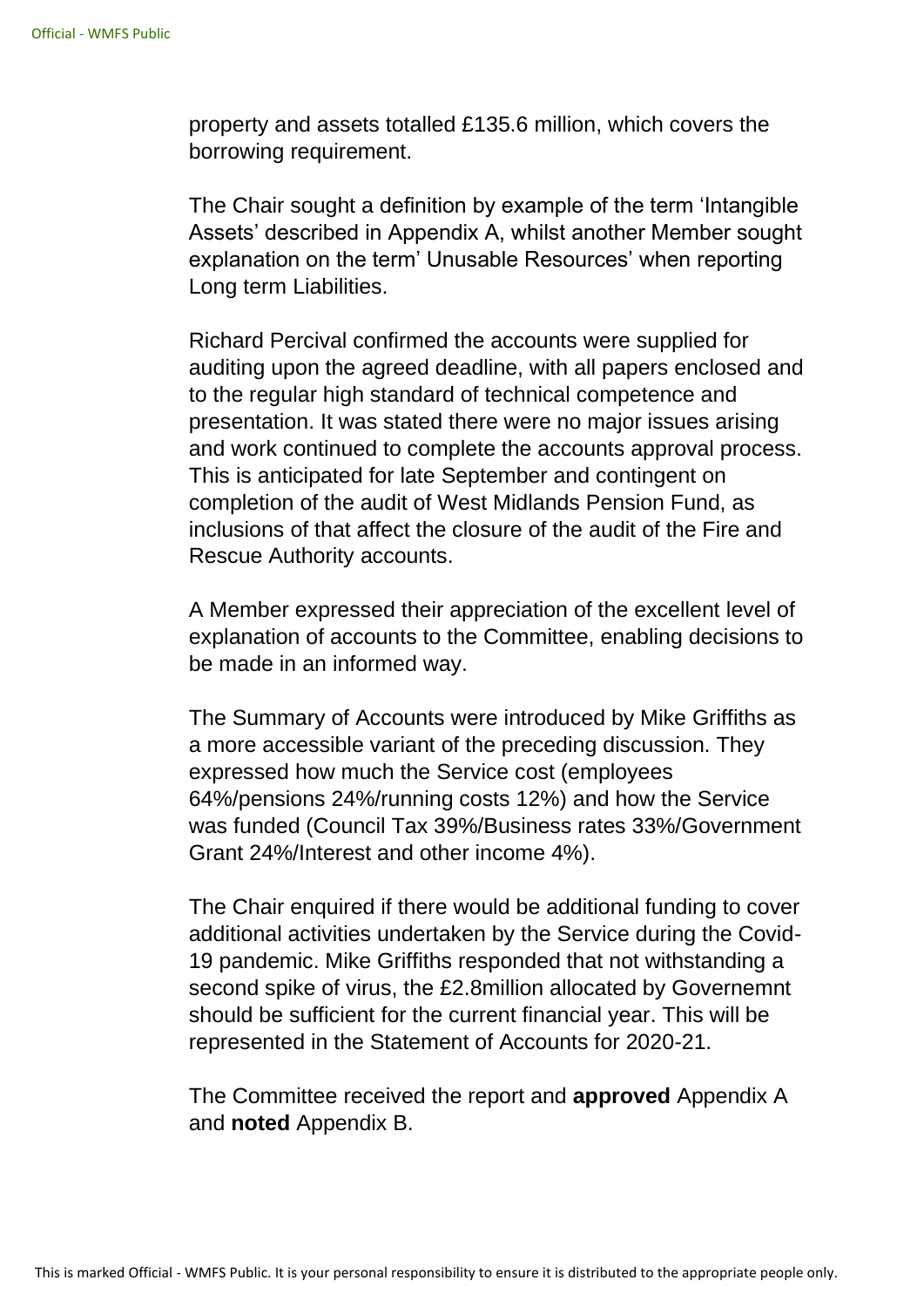## 22/20 **Treasury Management Annual Report 2019-20**

Mike Griffiths introduced the report, which was subsequently presented by Kal Shoker.

Members were advised the report covered a twelve-month period and the financial figures also feature in the Statement of Accounts. A summary was made of the outcomes of the three key areas of Treasury Management activity during the period reported. Firstly, Capital Expenditure and Financing totalled £5.283 million funded by earmarked reserves and capital grants. There was nil borrowing undertaken to finance capital expenditure during 2019-20, of which the largest budgetary expenditure was the redevelopment of Aston Fire Station and the Vehicle Replacement Programme.

Secondly, the Fire and Rescue Authority debt totalled £35.7 million of external debt. An interest rate of 5.4% was payable upon this amount during the period. The Public Works Loans Board and ex West Midlands County Council were the two principal areas of debt.

Thirdly, Investments totalled £45 million at 31 March 2020. These were managed through Sandwell MBC receiving a return of 0.87%. A Member enquired how this compared to market rates, of which it was confirmed favourably when compared to the benchmark 7-day LBID rate of 0.54% for the same period.

The Committee **noted** the report and appendices and **approved** the prudential and treasury indicators.

### 23/20 **Reinstatement of Widow's Pension**

Mike Griffiths presented the report on behalf of the Payroll and Pensions Manager. The details of the request were outlined from the report and Members advised that Pension Scheme Regulations enabled reinstatement as an option for the Scheme Manager.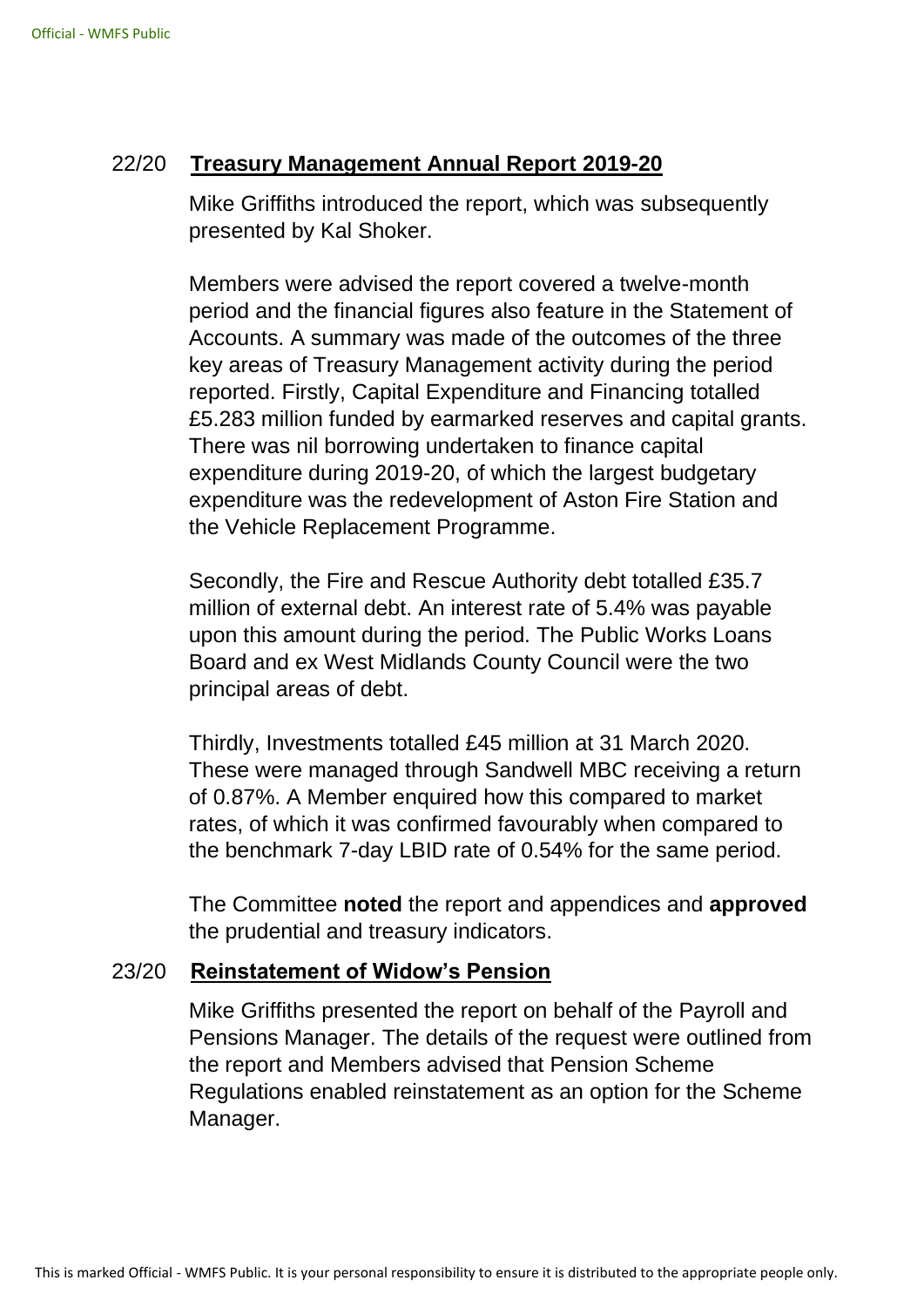Members discussions embraced the substantial time lapse involved, the contextual status of all persons involved, the prevalence of such requests and the precedence arising from these cases.

The Chair summarised on behalf of the Committee, that due to the mitigating circumstances provided within the request, and the Scheme Manager having previously complied with its obligations within the Scheme, that Officers should seek further information from the requestee.

The Committee **deferred decision** pending further clarity and detail on the request. Mike Griffiths assured the Chair this will be progressed within Scheme requirements and the Committee updated.

## 24/20 **Request for Pensionable Pay Decision Fire Safety trial**

Mike Griffiths presented the report on behalf of the Payroll and Pensions Manager.

Members were advised the trial had been supported by the Joint Consultative Council. The Officers engaged were all part of the 2015 Firefighters Pension Scheme, which did not enable payment unless the trial became permanent. The five Blackburn principles of pensions guidance were introduced to the Committee, being the established reference points for consideration by Scheme Managers when such circumstances described in the report occur.

Members enquired of the duration on the trial, which was confirmed as twelve months. Members also observed that overall, the evidence of duties performed by officers and the intention that these become permanent, when assessed against the Blackburn principles, were sufficient to consider that pay was pensionable.

The Committee **agreed** the decisions recommended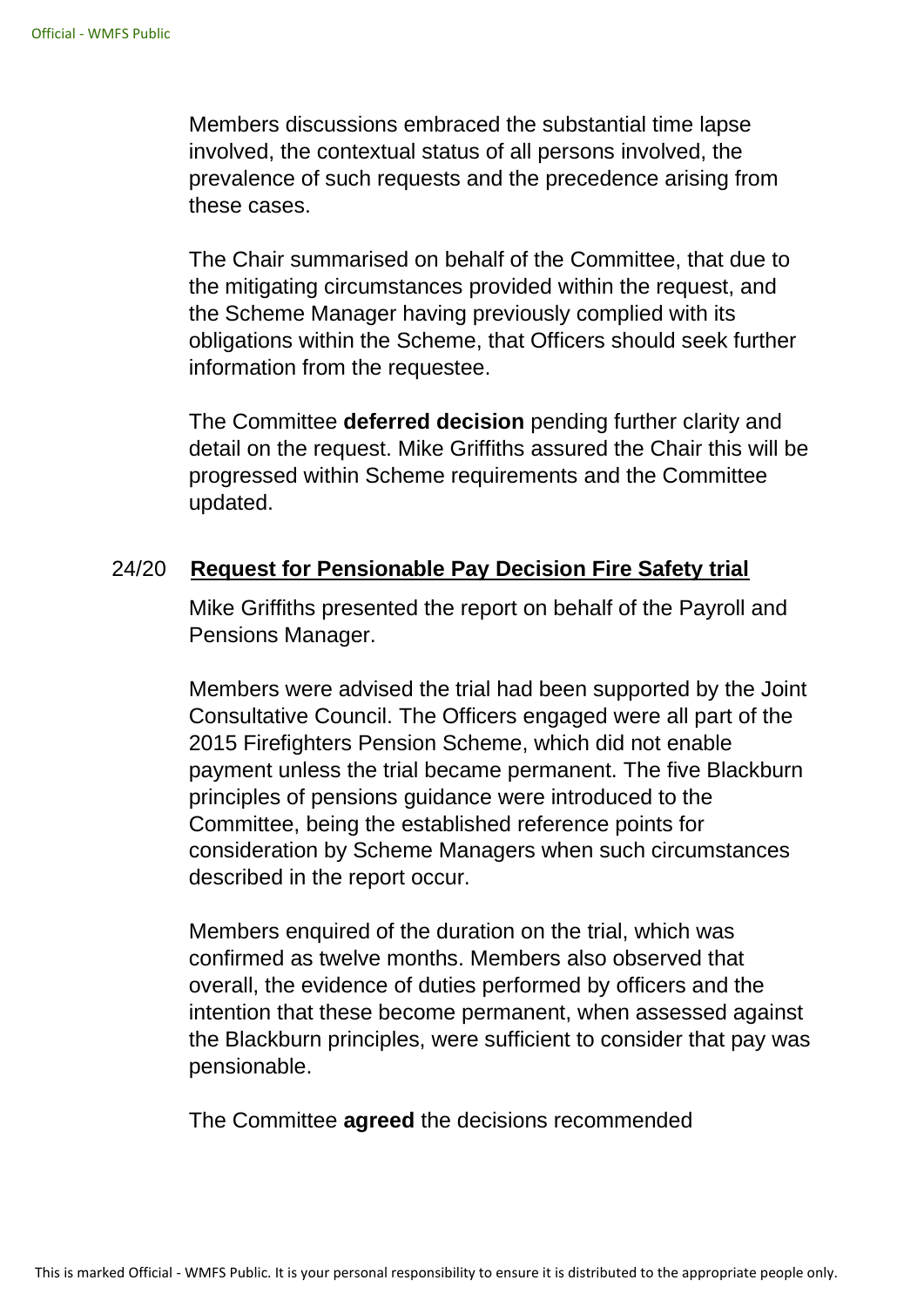### 25/20 **Corporate Risk Update March 2020**

ACFO Gary Taylor presented the report. The purpose was explained as provision of the regular six-monthly update on the Corporate Risk Register, those risks that if realised would seriously affect the Fire and Rescue Authority's ability to carry out its core function or deliver its strategic objectives.

The period covered of Quarter 3 2019/20, pertained to corporate risks that were pre-Covid-19. All risks are monitored and assessed by members of Strategic Enabling Team who are Risk Owners and mitigation measure are implemented where necessary. The delay in reporting is a consequence of the cancellation of Committee meetings during the pandemic.

Members were advised that key risks remained stable during the reported period. Attention was drawn to the removal of Corporate Risk 1.1 External (Political and Legislative) Environment Public Service Reform from the register. This was following a decision made by the Committee following a change in position around a potential change to governance arrangements and as such the risk was considered no longer relevant at a strategic level.

The one increase reported for the period was for Corporate Risk 6.1, Business Continuity & Preparedness. If this risk was realised the Fire and Rescue Authority would be unable to provide business continuity arrangements, to maintain delivery of core functions, as a result of extensive disruption to normal working arrangements, resulting in increased community risk; reduced confidence; increased reputational damage; and external scrutiny.

It was referenced that this issue was reported separately to the Audit and Risk Committee at its meeting held on the 13 January 2020. In summary, the Risk Owner considered overall the control measures remain challenged and subject to potential additional level of risk. The risk score has increased from 9 Amber Medium Risk (Likelihood 3 x Impact 3) to 12 Red High